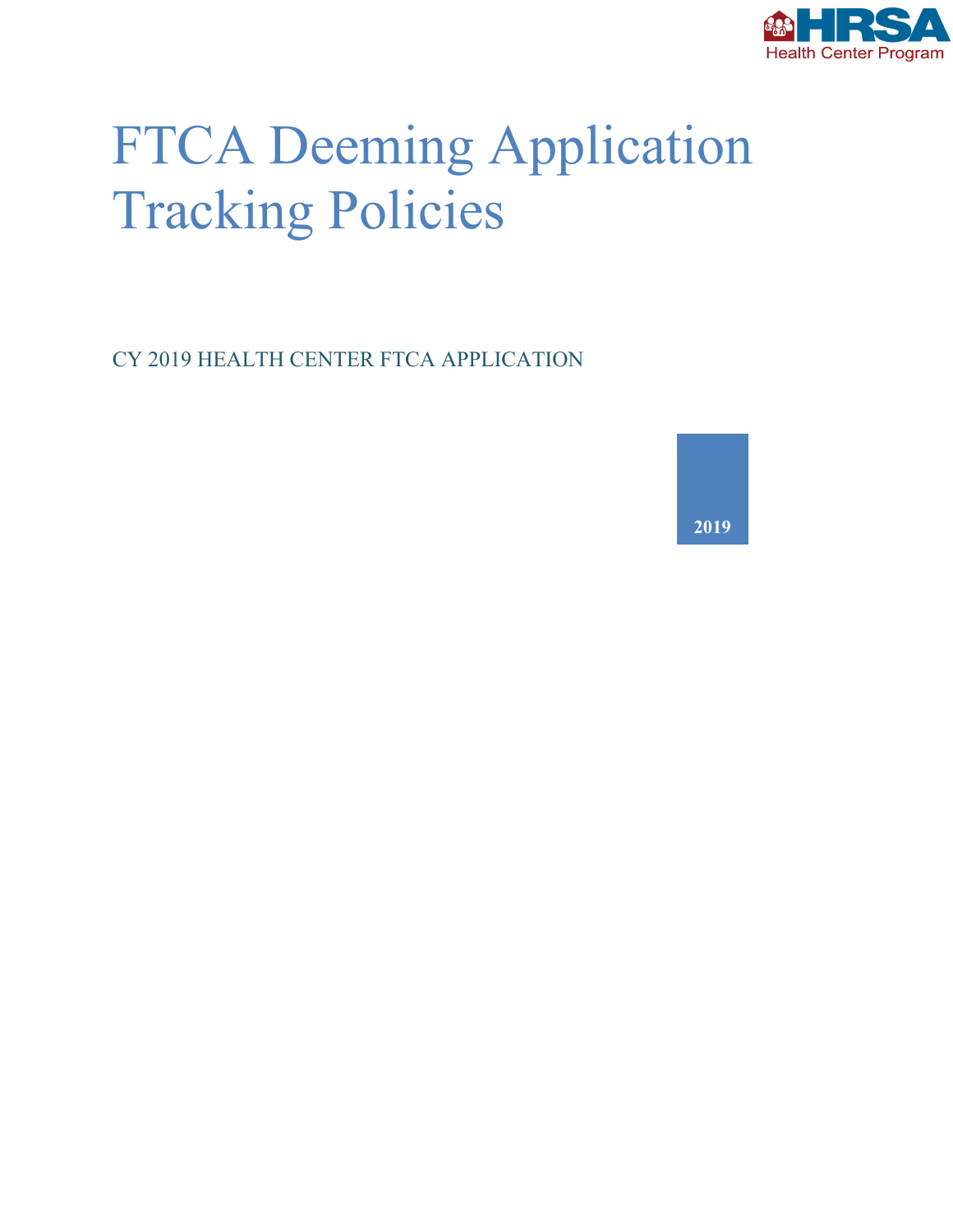

#### **FTCA Deeming Application Technical Assistance Resource**

This document is a technical assistance resource designed to support health centers in meeting FTCA program and deeming application requirements. Please note, not all areas of the application are covered in this document. Please see Program Assistance Letter (PAL) 2018-01 for complete application information. You should also review the FTCA Health Center Policy Manual and the Health Center Compliance Manual for complete policy information and regulations related to FTCA deeming and medical malpractice coverage. In addition, for more helpful resources please utilize the following sites:

ECRI Institute at [ECRI Website](https://www.ecri.org/)

FTCA/BPHC Help Line:

Phone: 1-877-974-BPHC (877-974-2742), Option 2

8:00 AM to 5:30 PM (ET)

Online Contact:[contact us](http://www.hrsa.gov/about/contact/bphc.aspx)

FTCA Website: **[FTCA Website](http://www.bphc.hrsa.gov/ftca/)**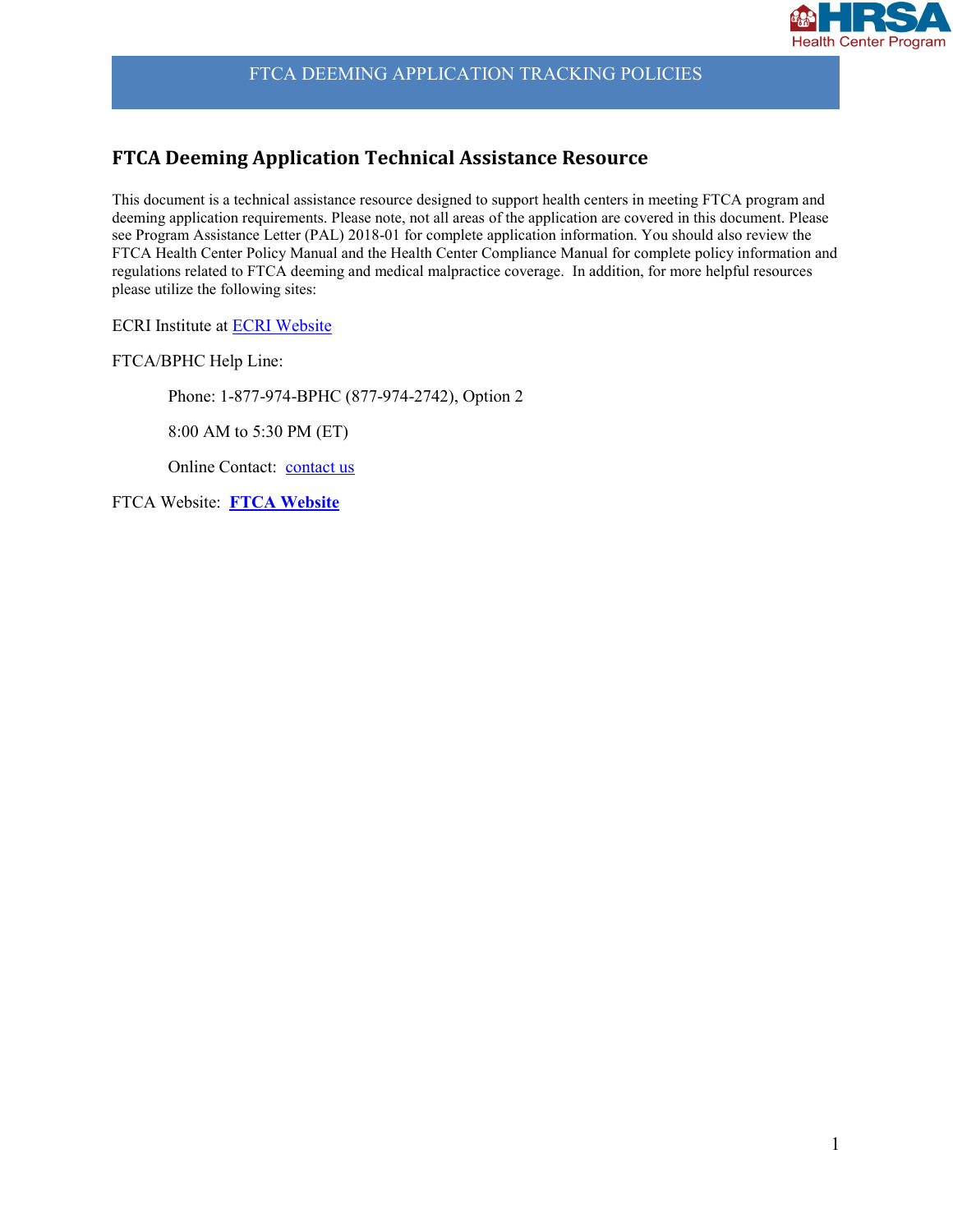

#### FTCA DEEMING APPLICATION TRACKING POLICIES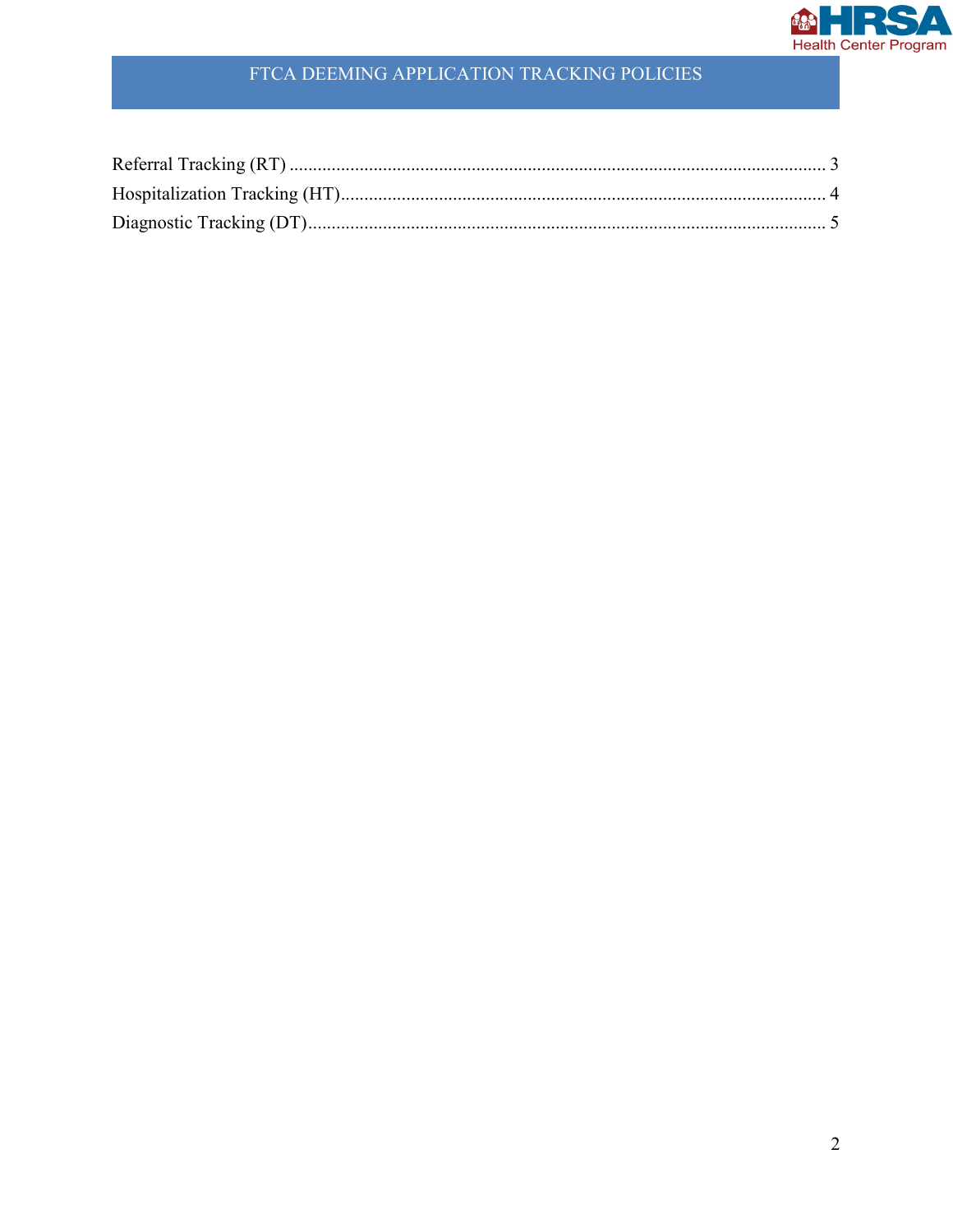

## <span id="page-3-0"></span>Referral Tracking (RT)

The FTCA Deeming Application requires health centers to submit RT policies or procedures to demonstrate how the health center mitigates risks to patient safety. The following chart provides technical assistance regarding content of RT policies based upon industry best practices and go beyond the minimum requirements referenced in the deeming application PAL (please list other documents that may be pertinent here). (Click link for Webcast: [CY 2018 Health Center Deeming\)](http://services.choruscall.com/links/hrsa180417.html)

| <b>Category</b> | <b>Element of Policy</b>                                                                                                                                                                                                                                                                                                                                                                                                                                                |
|-----------------|-------------------------------------------------------------------------------------------------------------------------------------------------------------------------------------------------------------------------------------------------------------------------------------------------------------------------------------------------------------------------------------------------------------------------------------------------------------------------|
| <b>RT.1</b>     | The health center has implemented a system to track all referrals from their origin until they are<br>returned and evaluated by a provider. This tracking system should include:<br>The origin of the referral<br>Status of the referral<br>The administrative and clinical details of the referral                                                                                                                                                                     |
| RT.2            | The health center follows up with referral provider(s) in a timely manner to ensure that information is<br>received back from the referral provider(s). This must include:<br>Specific process and timeframes for the transmission and receipt of referral results.<br>Specific process and times frames for follow-up if results are not received in timely manner.                                                                                                    |
| <b>RT.3</b>     | The health center clearly identifies titles of health center staff who are responsible for executing each<br>of the duties throughout the referral tracking process.                                                                                                                                                                                                                                                                                                    |
| <b>RT.4</b>     | The heath center documents all patient referrals in the patient's medical records and makes<br>documented efforts to follow up with patients who miss referral appointments. This must include<br>number of attempts that will be made and the manner in which those attempts will be made (i.e., two<br>phone calls, one certified letter with mail delivery confirmation).                                                                                            |
| <b>RT.5</b>     | The policy has been signed and approved by the Governing Board or the individual or the committee<br>that the Governing Board has delegated review and approval authority to. If delegation of authority<br>has occurred, there should be a clear delegation of authority statement within the policy. (See Health<br>Center Compliance Manual, Chapter 19: Board Authority for more information on the health center<br>governing board's role in approving policies.) |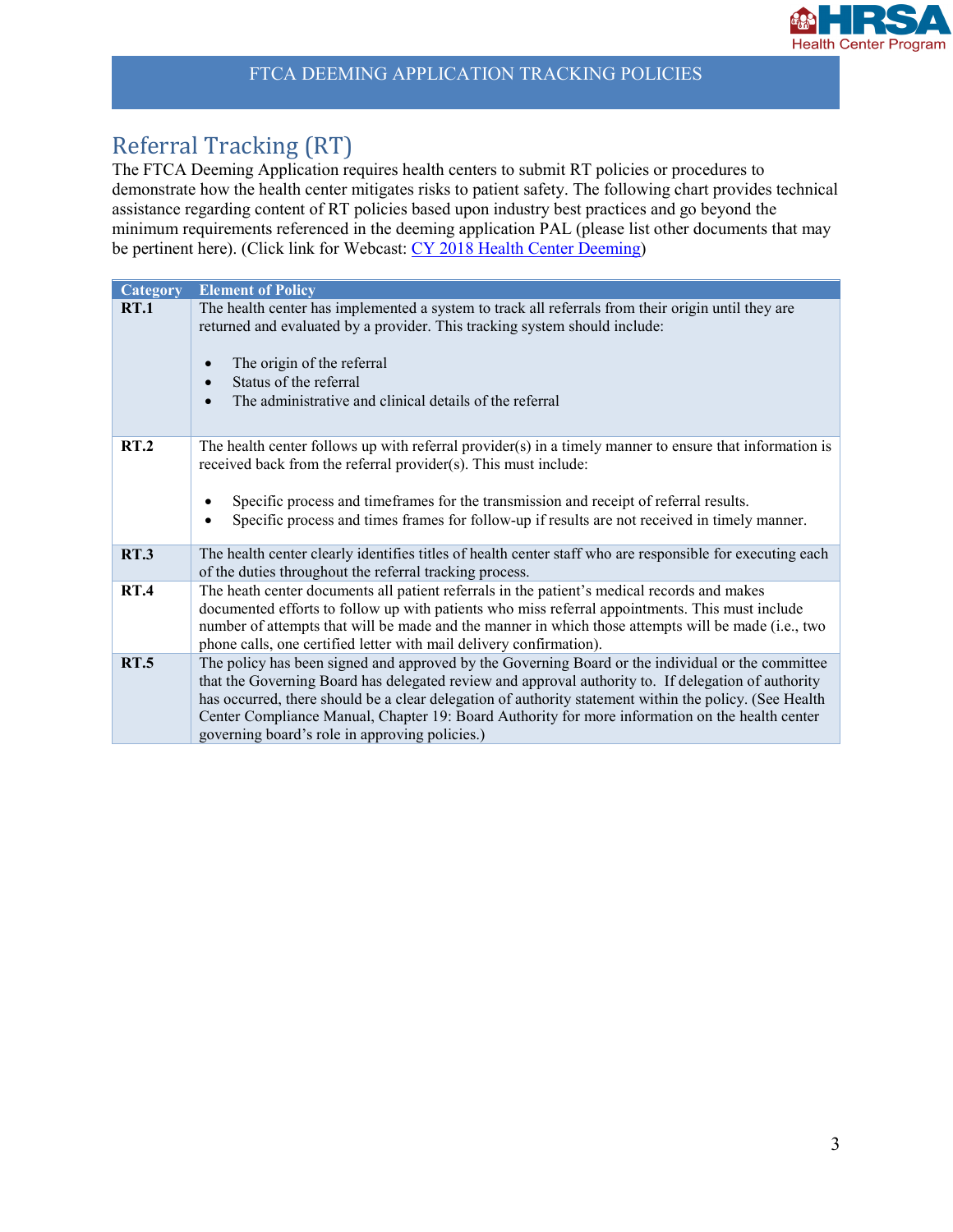

## <span id="page-4-0"></span>Hospitalization Tracking (HT)

The FTCA Deeming Application requires health centers to submit HT policies or procedures to demonstrate how the health center mitigates risks to patient safety. The following chart provides technical assistance regarding content of HT policies based upon industry best practices and go beyond the minimum requirements referenced in the deeming application PAL (please list other documents that may be pertinent here). (Click link for Webcast: [CY 2018 Health Center Deeming\)](http://services.choruscall.com/links/hrsa180417.html)

| <b>Category</b> | <b>Element of Policy</b>                                                                                                                                                                                                                                                                                                                                                                                                                                                |
|-----------------|-------------------------------------------------------------------------------------------------------------------------------------------------------------------------------------------------------------------------------------------------------------------------------------------------------------------------------------------------------------------------------------------------------------------------------------------------------------------------|
| HT.1            | The health center has a tracking and monitoring system for receiving information regarding hospital<br>or ED admissions. At a minimum the tracking system must include:                                                                                                                                                                                                                                                                                                 |
|                 | Patient information                                                                                                                                                                                                                                                                                                                                                                                                                                                     |
|                 | Date of admission or visit                                                                                                                                                                                                                                                                                                                                                                                                                                              |
|                 | Date of notification                                                                                                                                                                                                                                                                                                                                                                                                                                                    |
|                 | Reason for visit, if known<br>$\bullet$                                                                                                                                                                                                                                                                                                                                                                                                                                 |
|                 | Documentation received<br>$\bullet$                                                                                                                                                                                                                                                                                                                                                                                                                                     |
|                 | Documentation requested (includes date requested)                                                                                                                                                                                                                                                                                                                                                                                                                       |
|                 | Follow-up initiated with hospital and or patient (includes date initiated).                                                                                                                                                                                                                                                                                                                                                                                             |
|                 | Note: This relates to admissions where the health center sends the patient to the ED and cases where<br>the patient may have entered the ED on their own.                                                                                                                                                                                                                                                                                                               |
| HT.2            | The health center has identified staff members, by title, who are responsible for receiving ED and<br>hospital admission information and monitoring the mechanism that is utilized for receiving hospital<br>and ED admission information.                                                                                                                                                                                                                              |
| <b>HT.3</b>     | The health center has implemented a mechanism to follow up with the patient, provider, or outside<br>facility to request pertinent medical information (e.g., diagnostic studies, discharge summary) related<br>to a hospital or ED visit.                                                                                                                                                                                                                              |
| <b>HT.4</b>     | The policy has been signed and approved by the Governing Board or the individual or the committee<br>that the Governing Board has delegated review and approval authority to. If delegation of authority<br>has occurred, there should be a clear delegation of authority statement within the policy. (See Health<br>Center Compliance Manual, Chapter 19: Board Authority for more information on the health center<br>governing board's role in approving policies.) |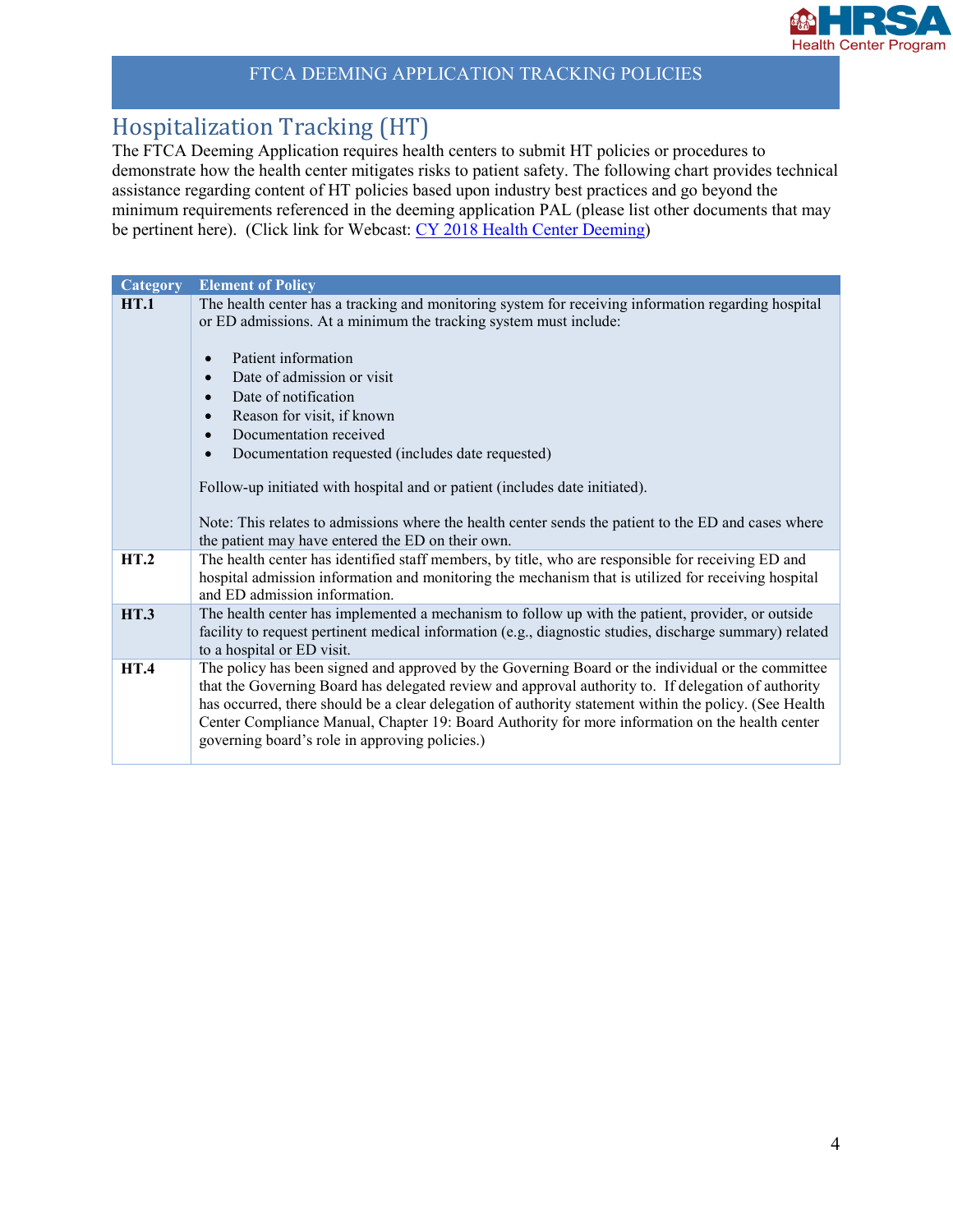

### <span id="page-5-0"></span>Diagnostic Tracking (DT)

The FTCA Deeming Application requires health centers to submit DT policies or procedures to demonstrate how the health center mitigates risks to patient safety. The following chart provides technical assistance regarding content of DT policies based upon industry best practices and go beyond the minimum requirements referenced in the deeming application PAL (please list other documents that may be pertinent here). (Click link for Webcast: [CY 2018 Health Center Deeming\)](http://services.choruscall.com/links/hrsa180417.html)

| <b>Category</b> | <b>Element of Policy</b>                                                                                                                                                                                                                                                                                                                                                                                                                                                                                                                                                                                                                                                                                                             |
|-----------------|--------------------------------------------------------------------------------------------------------------------------------------------------------------------------------------------------------------------------------------------------------------------------------------------------------------------------------------------------------------------------------------------------------------------------------------------------------------------------------------------------------------------------------------------------------------------------------------------------------------------------------------------------------------------------------------------------------------------------------------|
| <b>DT.1</b>     | A tracking and monitoring system is maintained for all diagnostic orders. The system must include<br>at a minimum:<br>Patient information<br>$\bullet$<br>Date test ordered<br>$\bullet$<br>Ordering provider<br>$\bullet$<br>List of tests ordered<br>$\bullet$<br>Date results received<br>$\bullet$<br>Provider who reviewed results<br>$\bullet$<br>Follow-up recommended by provider<br>$\bullet$<br>Communication of results to patient, including unsuccessful communication attempts and<br>$\bullet$                                                                                                                                                                                                                        |
|                 | follow-up                                                                                                                                                                                                                                                                                                                                                                                                                                                                                                                                                                                                                                                                                                                            |
| <b>DT.2</b>     | The policy speaks to agreements with lab vendors which clearly define "critical lab values" and<br>processes for contacting the health center providers. If the health center provides on-site lab services,<br>the policy speaks to the lab policies and procedures, clearly defining "critical lab values" and<br>notification procedures.                                                                                                                                                                                                                                                                                                                                                                                         |
| <b>DT.3</b>     | For Critical Test Results:<br>Time frame for communication of results to patients<br>$\bullet$<br>Acceptable means of communication to provider and patient (e.g., verbal contact only)<br>$\bullet$<br>Procedures for contacting back-up or surrogate providers if ordering provider is not<br>$\bullet$<br>immediately available to receive results<br>Every effort is made to contact patient for follow-up (e.g., visiting shelter, enlisting help from<br>$\bullet$<br>authorities)<br>Documentation of successful and unsuccessful attempts to contact patient<br>$\bullet$<br>Tracking critical lab tests, monitoring to ensure no problems arise, audits reported to QI/QA<br>$\bullet$<br>committee as part of the program. |
| <b>DT.4</b>     | For Abnormal Test Results:                                                                                                                                                                                                                                                                                                                                                                                                                                                                                                                                                                                                                                                                                                           |
|                 | Acceptable means of communication to provider and patient (e.g., verbal, electronic)<br>$\bullet$<br>Timeframe for communicating results to patient (e.g., not to exceed 14 days)<br>$\bullet$<br>Efforts made to contact patient for follow-up (e.g., visiting shelter, enlisting help from<br>$\bullet$<br>authorities)<br>Documentation of successful and unsuccessful attempts to contact patient (notification should<br>$\bullet$<br>include more than just a certified letter).                                                                                                                                                                                                                                               |
| <b>DT.5</b>     | Responsibility is assigned for documentation of all pertinent diagnostic tracking activities and is                                                                                                                                                                                                                                                                                                                                                                                                                                                                                                                                                                                                                                  |
|                 | maintained as part of the patient's medical record to include the following items:<br>Acknowledgment of receipt of result<br>$\bullet$<br>Actions taken related to the patient<br>$\bullet$<br>Patient notification, including date and time of notification, means used to communicate results<br>$\bullet$<br>(e.g., phone call, letter), and person spoken to (if applicable)                                                                                                                                                                                                                                                                                                                                                     |